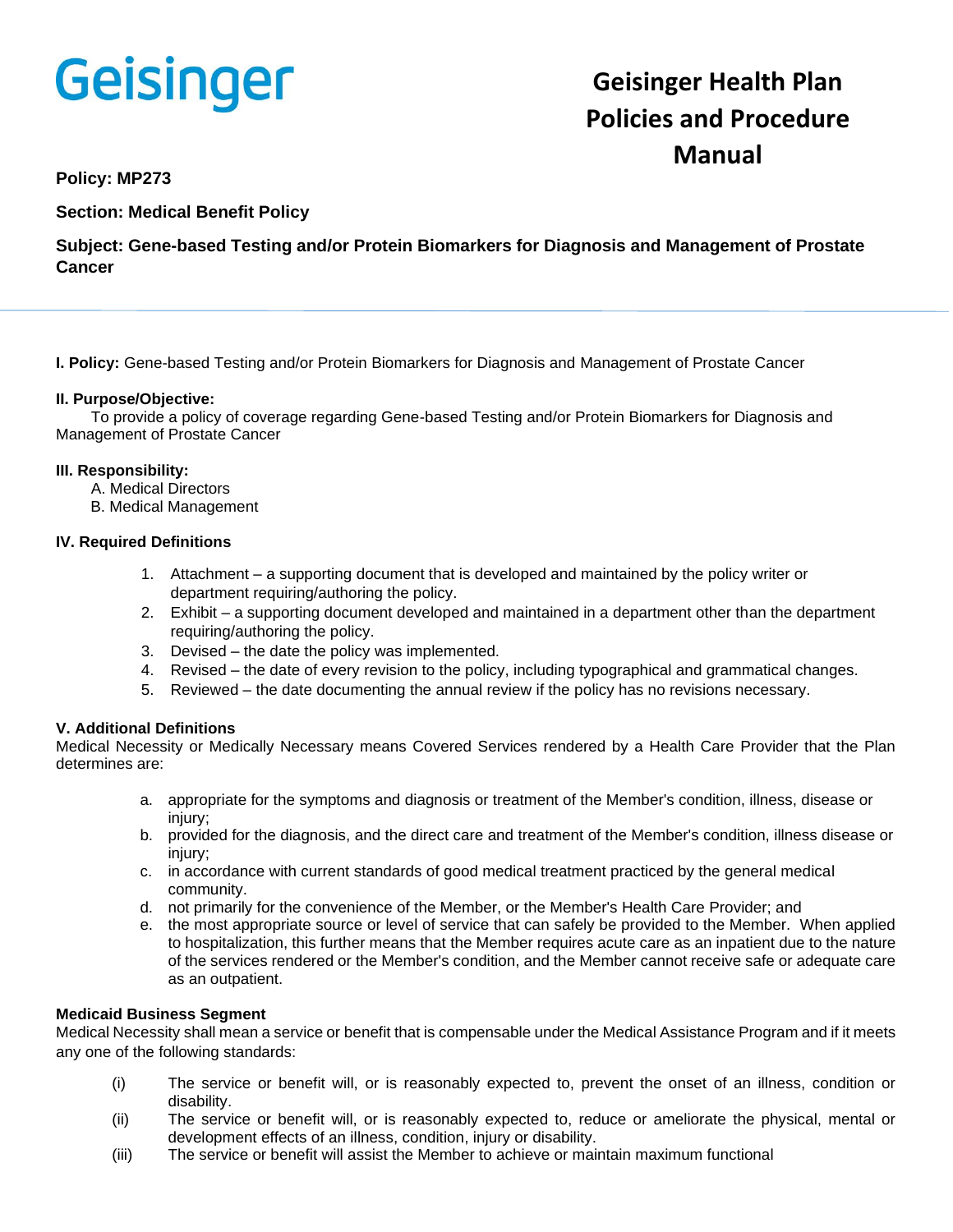capacity in performing daily activities, taking into account both the functional capacity of the Member and those functional capacities that are appropriate for members of the same age.

#### **DESCRIPTION:**

 Prostate cancer antigen 3 (PCA3, also referred to as DD3) is a gene that expresses a non-coding RNA. PCA3 is only expressed in human prostate tissue, and the gene is highly overexpressed in prostate cancer. Because of its restricted expression profile, the PCA3 RNA is thought to be useful as a tumor marker. The PCA3 Assay is an automated molecular assay that helps physicians determine the need for repeat prostate biopsies in members who have had a previous negative biopsy.

 In vitro gene expression prognostic assays measure gene expression in tumor tissue samples or from prostate biopsy samples to provide a personalized risk score indicative of a tumor's aggressiveness and may also provide a long-range prostate cancer -specific mortality risk score.

 Epigenetic assays utilize methylation-specific PCR to assess DNA methylation of gene regions that are associated with prostate cancer. The test assesses the methylation status of glutathione s-transferase PI (GSTP1), adenomatous polyposis coli (APC), and RAS association (RalGDS/AF-6) domain family member 1 (RASSF1).

 Prolaris® is a genomic test developed to aid physicians in predicting prostate cancer aggressiveness in conjunction with clinical parameters such as Gleason score and PSA. Prolaris® is a direct molecular measure of prostate cancer tumor biology. By measuring the expression levels of genes involved with cancer replication, Prolaris<sup>®</sup> is promoted as being able to more accurately predict disease progression. Oncotype Dx® Prostate Cancer Assay (Genomic Health, Redwood City, CA) is a gene expression profiling test that uses archived tumor specimens as the mRNA source, and reverse transcriptase polymerase chain reaction (RT-PCR) amplification to quantify expression levels of 12 cancer-related and 5 reference genes to generate a Genomic Prostate Score. Decipher® is a 22 gene expression profile test intended to guide who can delay or defer radiation after radical prostatectomy. Promark™ is an automated quantitative imaging method to measure protein biomarkers by immunofluorescent staining in formalin-fixed paraffin-embedded biopsy tissue. It is designed to provide prognostic information to help differentiate patients to active surveillance or therapy.

 The National Comprehensive Cancer Network® (NCCN) guidelines for prostate cancer (v 1.2018) encourages physicians to consider molecular testing of a patient's tumor post-biopsy when prostate cancer presents as low- or favorable intermediate-risk and life expectancy is greater than or equal to 10 years.

# **COMMERCIAL and NON-MEDICARE BUSINESS SEGMENTS**

**ConfirmMDx** is covered for members with negative or non-malignant abnormal histopathology findings, such as atypical cell or high-grade prostate intraepithelial neoplasia (HGPIN) on prostate biopsy, yet with high-risk factors (elevated/rising PSA or abnormal digital rectal exam) and are candidates for repeat biopsy

**SelectMDx** is covered when **all of the following** criteria are met:

- 1. The member is a candidate for prostate biopsy or repeat prostate biopsy, (NCCN criteria):
	- o For men ≤ 75 years of age Prostate Specific Antigen (PSA) (or adjusted PSA in special populations, i.e., patients taking 5alpha-reductase inhibitors) OR repeat PSA are >3 and <10ng/mL AND/OR Digital Rectal Exam (DRE) findings are very suspicious for cancer; **or**
	- For men > 75 years of age PSA (or adjusted PSA in special populations, i.e., patients taking 5alphareductase inhibitors) OR repeat PSA are ≥4 and <10ng/mL AND/OR DRE findings are very suspicious for cancer

**and**

2. The member has not had a prostate biopsy OR has had a previous negative or non-malignant but abnormal histopathology finding (i.e., atypical small acinar proliferation or high-grade prostatic intraepithelial neoplasia (HGPIN) on prostate biopsy); **or**

Member is under consideration for a repeat biopsy have first undergone repeat PSA and/or DRE testing AND a repeat biopsy is considered within 24-months of the prior biopsy.

**and**

3. The test is ordered by a physician specialist in the management of prostate cancer, such as a urologist or oncologist.

# **Prolaris, OncoType Dx, Decipher:**

Gene expression prognostic assay (eg, **Prolaris, OncoType Dx, Decipher**) is covered for members to help determine which members with early stage, needle biopsy proven prostate cancer can be conservatively managed rather than treated with definitive surgery or radiation therapy when **all of the following** criteria are met:

1. Needle biopsy with localized adenocarcinoma of prostate (no clinical evidence of metastasis or lymph node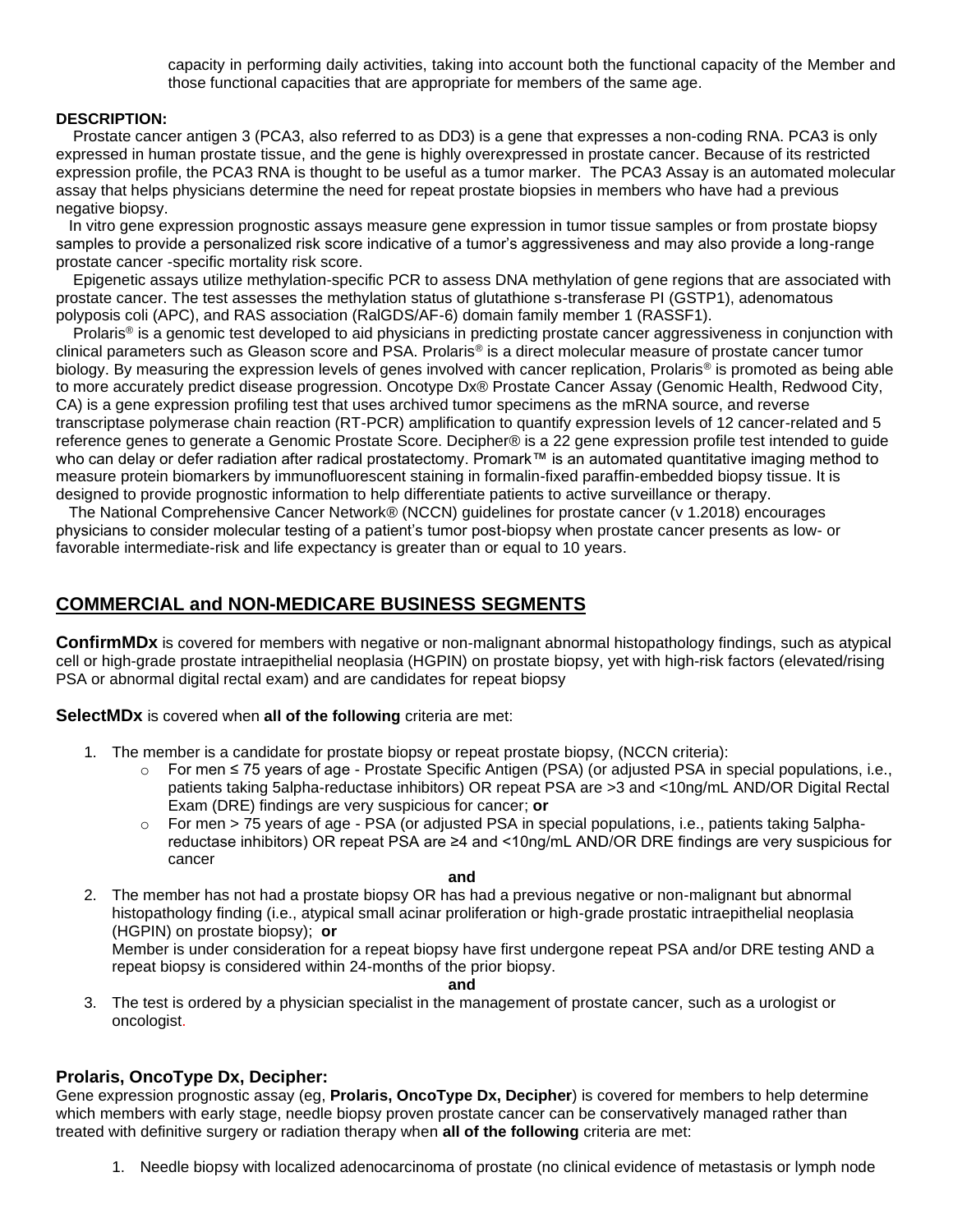involvement), **and**

- 2. Formalin fixed paraffin-embedded (FFPE) prostate biopsy specimen with at least 0.5 mm of cancer length; **and**
- 3. Stage as defined by the one of the following:
	- Very Low Risk Disease (T1c AND Gleason Score ≤ 6 AND PSA ≤ 10 ng/mL AND <3 prostate cores with tumor AND ≤ 50% cancer in any core AND PSA density of < 0.15 ng/mL/g) **OR**
	- Low Risk Disease (T1-T2a AND Gleason Score ≤ 6 AND PSA ≤ 10 ng/mL), **and**
- 4. The member has an estimated life expectancy of greater than or equal to 10 years, **and**
- 5. The member is a candidate for and is considering conservative therapy and yet would be eligible for definitive therapy (radical prostatectomy, radiation therapy or brachytherapy), **and**
- 6. Result will be used to determine treatment between definitive therapy and conservative management.

# **OncoType DX AR-V7** assay is covered when **all of the following** criteria are met:

- 1. The member is diagnosed with progressive mCRPC as defined by the Prostate Cancer Working Group 2 guidelines (a minimum of 2 rising prostate-specific antigen (PSA) levels 1 or more weeks apart, new lesions by bone scintigraphy, and/or new or enlarging soft tissue lesions by computed tomography or magnetic resonance imaging; **and**
- 2. The member has experienced failure on one androgen receptor signaling inhibitor (ARSi), (e.g., Enzalutamide (Xtandi), Apalutamide (Erleada), or Abiraterone (Zytiga).; **and**
- 3. The member is considered to be appropriate for treatment by their treating physician for the alternative ARSi as a single agent; **and**
- 4. Circulating tumor cells with nuclear expression of AR-V7 protein will be assessed prior to initiation of therapy

# **4Kscore** testing will be considered for coverage when **all of the following** criteria are met:

- A. The member is 45 years of age and older, prior to an initial biopsy or following a negative biopsy, who has a confirmed moderately elevated PSA defined as greater than 3 and less than 10 ng/mL; **or**
- B. The member is 75 years of age and older, prior to an initial biopsy or following a negative biopsy, who has a confirmed moderately elevated PSA defined as greater than or equal to 4 and less than 10 ng/mL

# and **BOTH** of the following are present:

- 1. No other relative indication for prostate biopsy including **ANY** of the following: (this may not be an all-inclusive list):
	- DRE suspicious for cancer should be encouraged to undergo biopsy
	- Persistent and significant increase in PSA should be encouraged to undergo biopsy
	- Positive multiparametric magnetic resonance imaging (MRI) (if done)
		- Other major risk factor for prostate cancer including: (this may not be an all-inclusive list)
			- o Ethnicity at higher risk for prostate cancer
			- o First-degree relative with prostate cancer
			- o High-penetrance prostate cancer risk gene(s) per the National Comprehensive Cancer Network (NCCN) (if known)
- 2. No other relative contraindication for prostate biopsy including **ANY** of the following:
	- Less than a 10 year life expectancy
	- Benign disease not ruled out.

# **MEDICARE BUSINESS SEGMENT:**

**PCA3 Assay (eg, Progensa,)** is covered for members to help determine the need for repeat prostate biopsies in members who have had a previous negative biopsy.

Palmetto GBA a Medicare Administrative Contractor (MAC) that assesses molecular diagnostic technologies and establishes the coverage policy for Medicare beneficiaries has determined that **ConfirmMDx** is covered in members with previous negative prostate biopsy who are being considered for repeat biopsy when the following criteria are met:

• Males aged 40 to 85 years old that have undergone a previous cancer-negative prostate biopsy within 24 months and are being considered for a repeat biopsy due to persistent or elevated cancer-risk factors, and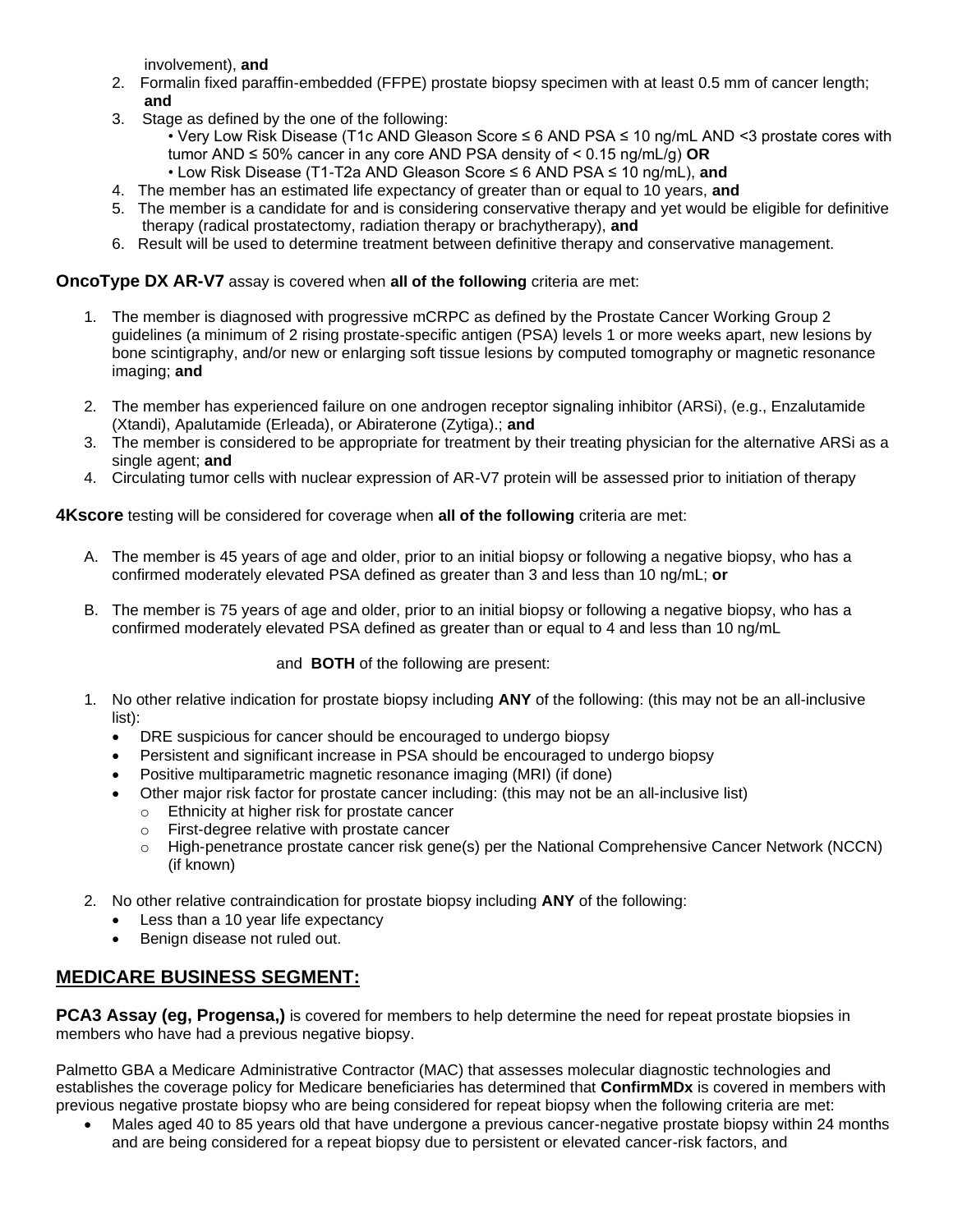- The previous negative prostate biopsy must have collected a minimum of 8 tissue cores (but not have received a saturation biopsy of > 24 tissue cores) and remaining FFPE tissue from all cores is available for testing, and
- Minimum tissue volume criteria of 20 microns of prostate biopsy core tissue is available (40 microns preferable), and
- Previous biopsy histology does not include a prior diagnosis of prostate cancer or cellular atypia suspicious for cancer (but may include the presence of high-grade prostatic intraepithelial neoplasia (HGPIN), proliferative inflammatory atrophy (PIA), or glandular inflammation), and
- Member is not being managed by active surveillance for low stage prostate cancer, and
- Tissue was extracted using standard patterned biopsy core extraction (and not transurethral resection of the prostate (TURP)), and
- Member has not been previously tested by ConfirmMDx from the same biopsy samples or similar molecular test

# **Decipher Biopsy Prostate Cancer Classifier Assay**

Palmetto GBA a Medicare Administrative Contractor (MAC) that assesses molecular diagnostic technologies and establishes the coverage policy for Medicare beneficiaries has determined that **Decipher Biopsy Prostate Cancer Classifier Assay** is covered for Men with Favorable Intermediate Risk Disease and with Unfavorable Intermediate Risk Disease when the following criteria are met:

#### **A. Favorable Intermediate Risk Disease Criteria**:

- Needle biopsy with localized adenocarcinoma of prostate (no clinical evidence of metastasis or lymph node involvement), **and**
- FFPE prostate biopsy specimen with at least 0.5 mm of cancer length, and favorable intermediate risk disease defined as:
	- o Gleason Grade Group 2 (Gleason Sum 3+4=7); **and**
	- o Estimated life expectancy of greater than or equal to 10 years, **and**
- Member is a candidate for and is considering conservative management and yet would be eligible for definitive therapy (radical prostatectomy, radiation or brachytherapy), **and**
- Result will be used to determine treatment between definitive therapy and conservative management, **and**
- Member has not received pelvic radiation or androgen deprivation therapy prior to the biopsy, **and**
- Member is monitored for disease progression according to established standard of care

# **B. Unfavorable Intermediate Risk Disease Criteria**:

- Needle biopsy with localized adenocarcinoma of prostate (no clinical evidence of metastasis or lymph node involvement), **and**
	- FFPE prostate biopsy specimen with at least 0.5 mm of cancer length, and unfavorable risk disease defined as:
		- o Gleason score 3+4=7 / grade group 2 or Gleason score 4+3=7 / grade group 3, **or**
		- o T2b to T2c, **or**
		- o PSA 10-20 ng/mL, **and**
- Estimated life expectancy of greater than or equal to 10 years, **and**
- Member is a candidate for definitive therapy (RP +/- PLND, EBRT + ADT, or EBRT + brachytherapy +/- ADT), **and**
- Result will be used to determine treatment between definitive therapy modality, **and**
- Member has not received pelvic radiation or androgen deprivation therapy prior to the biopsy, **and**
- Member is monitored for disease progression according to established standard of care

# **Prolaris, ProMark, OncoType Dx**

Gene expression prognostic assay (eg, **Prolaris, ProMark, OncoType Dx**) is covered for members to help determine which members with early stage, needle biopsy proven prostate cancer can be conservatively managed rather than treated with definitive surgery or radiation therapy.

Palmetto GBA a Medicare Administrative Contractor (MAC) that assesses molecular diagnostic technologies and establishes the coverage policy for Medicare beneficiaries has determined that **Prolaris** testing will be considered for coverage when the following criteria are met:

1. Needle biopsy with localized adenocarcinoma of prostate (no clinical evidence of metastasis or lymph node involvement), **and**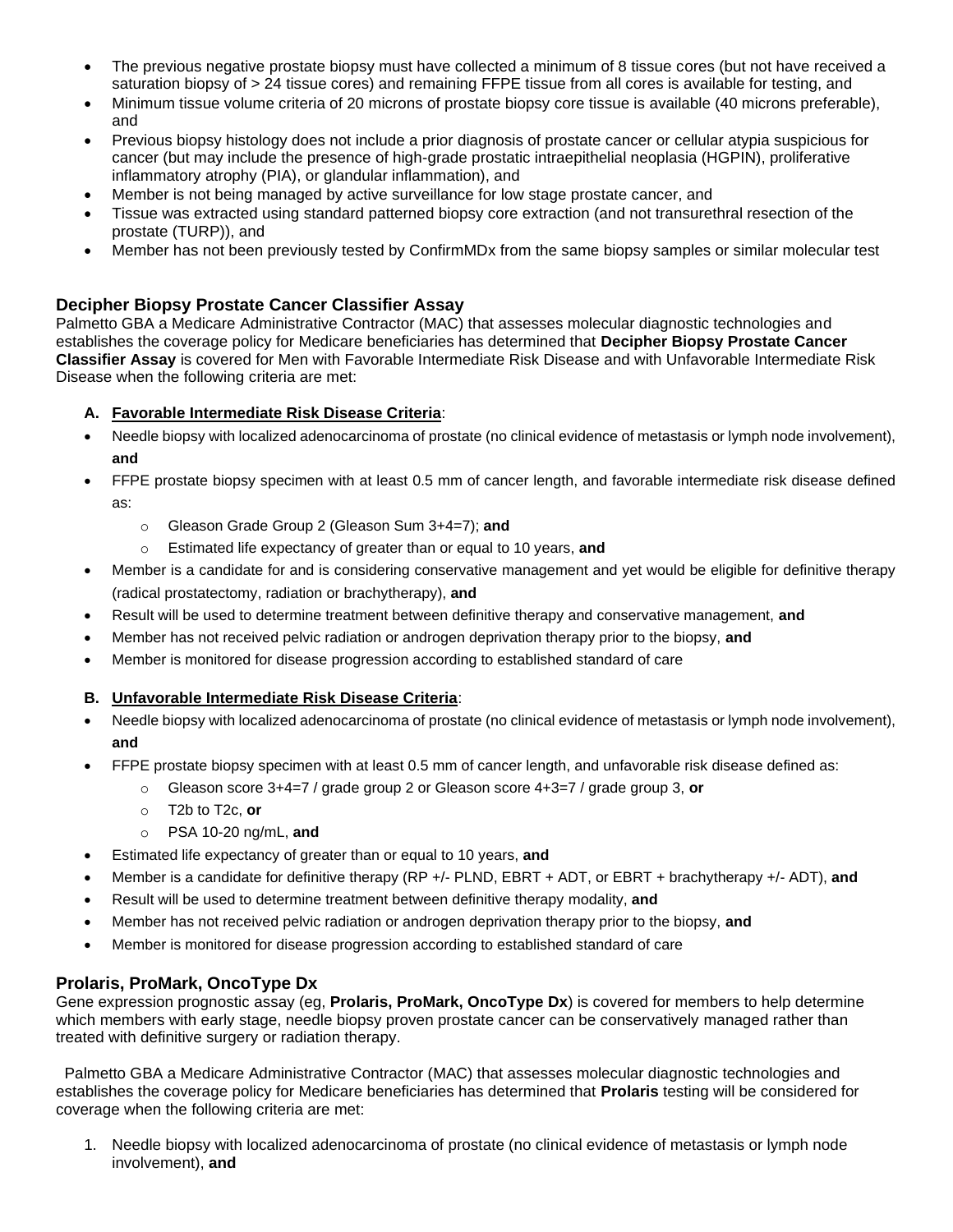- 2. Formalin fixed paraffin-embedded (FFPE) prostate biopsy specimen with at least 0.5 mm of cancer length, **and**
- 3. Member Stage as defined by the one of the following:
	- Very Low Risk Disease (T1c AND Gleason Score ≤ 6 AND PSA ≤ 10 ng/mL AND <3 prostate cores with tumor AND ≤ 50% cancer in any core AND PSA density of < 0.15 ng/mL/g) **OR**
	- Low Risk Disease (T1-T2a AND Gleason Score ≤ 6 AND PSA ≤ 10 ng/mL), and
- 4. Member has an estimated life expectancy of greater than or equal to 10 years, **and**
- 5. Member is a candidate for and is considering conservative therapy and yet would be eligible for definitive therapy (radical prostatectomy, radiation therapy or brachytherapy), **and**
- 6. Result will be used to determine treatment between definitive therapy and conservative management, **and**
- 7. Member has not received pelvic radiation or androgen deprivation therapy prior to the biopsy, **and**
- 8. Test is ordered by a physician certified in the Myriad Prolaris™ Certification and Training Registry (CTR), **and**
- 9. Member is monitored for disease progression according to established standard of care, **and**
- 10. Physician must report the development of metastasis or prostate cancer deaths in members not treated definitively who were deemed low risk by the assay.

# **OncoType DX AR-V7**

Palmetto GBA a Medicare Administrative Contractor (MAC) that assesses molecular diagnostic technologies and establishes the coverage policy for Medicare beneficiaries has determined that **OncoType DX AR-V7** assay is covered when the following criteria are met:

- 1. The member is diagnosed with progressive mCRPC as defined by the Prostate Cancer Working Group 2 guidelines (a minimum of 2 rising prostate-specific antigen (PSA) levels 1 or more weeks apart, new lesions by bone scintigraphy, and/or new or enlarging soft tissue lesions by computed tomography or magnetic resonance imaging; and
- 2. The member has experienced failure on one androgen receptor signaling inhibitor (ARSi), (e.g., Enzalutamide (Xtandi), Apalutamide (Erleada), or Abiraterone (Zytiga).; and
- 3. The member is considered to be appropriate for treatment by their treating physician for the alternative ARSi as a single agent; and
- 4. Circulating tumor cells with nuclear expression of AR-V7 protein will be assessed prior to initiation of therapy

# **4Kscore**

Palmetto GBA a Medicare Administrative Contractor (MAC) that assesses molecular diagnostic technologies and establishes the coverage policy for Medicare beneficiaries has determined that **4Kscore** testing will be considered for coverage when the following criteria are met:

- C. The member is 45 years of age and older, prior to an initial biopsy or following a negative biopsy, who has a confirmed moderately elevated PSA defined as greater than 3 and less than 10 ng/mL; **or**
- D. The member is 75 years of age and older, prior to an initial biopsy or following a negative biopsy, who has a confirmed moderately elevated PSA defined as greater than or equal to 4 and less than 10 ng/mL

# and **BOTH** of the following are present:

- 3. No other relative indication for prostate biopsy including **ANY** of the following: (this may not be an all inclusive list):
	- DRE suspicious for cancer should be encouraged to undergo biopsy
	- Persistent and significant increase in PSA should be encouraged to undergo biopsy
	- Positive multiparametric magnetic resonance imaging (MRI) (if done)
	- Other major risk factor for prostate cancer including: (this may not be an all inclusive list)
		- o Ethnicity at higher risk for prostate cancer
		- o First-degree relative with prostate cancer
		- o High-penetrance prostate cancer risk gene(s) per the National Comprehensive Cancer Network (NCCN) (if known)
- 4. No other relative contraindication for prostate biopsy including **ANY** of the following:
	- Less than a 10 year life expectancy
	- Benign disease not ruled out.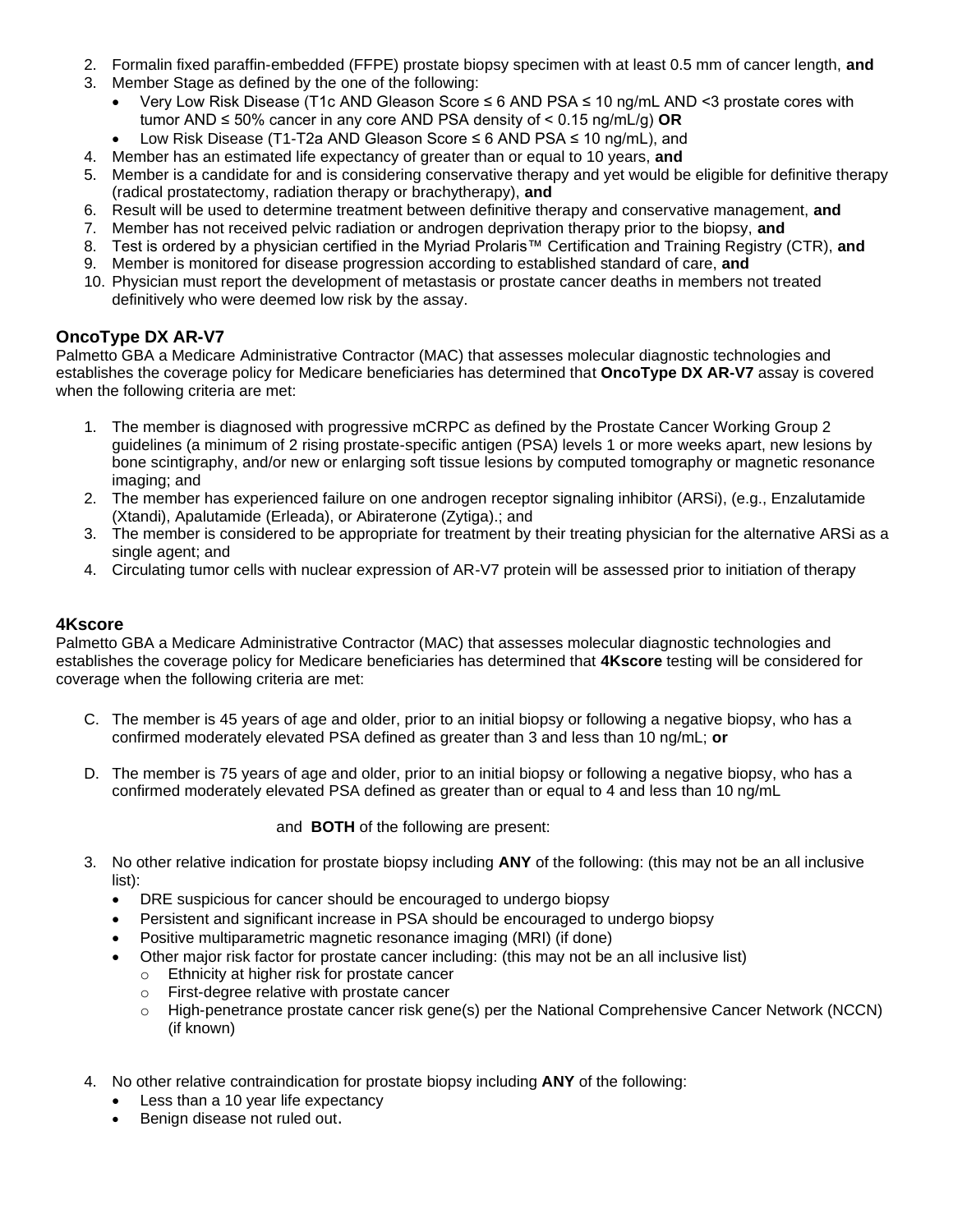### **MEDICAID BUSINESS SEGMENT:**

PA Dept. of Human Services has determined gene expression prognostic assay Prolaris is considered to be experimental/Investigational and therefore **NOT COVERED.**

PA Dept. of Human Services has determined PCA/KLK3 is considered to be experimental/Investigational and therefore **NOT COVERED**.

PA Dept. of Human Services has determined Oncotype DX Prostate Cancer Assay is considered to be experimental/Investigational and therefore **NOT COVERED**.

PA Dept. of Human Services has determined mRNA, microarray gene expression profiling of 22 content genes { Decipher} is considered to be experimental/Investigational and therefore **NOT COVERED**.

#### **EXCLUSIONS:**

Unless coverage is mandated, the Plan considers Promark™ **experimental**, **investigational, and unproven** for all indications including, but not limited to, the aid in predicting prostate cancer aggressiveness. There is insufficient evidence in the peer-reviewed published medical literature to establish the effectiveness of this test on health outcomes when compared to established tests or technologies.

Unless coverage is mandated, the Plan considers SelectMDx liquid biopsy testing **experimental, investigational, and unproven** for all indications including, but not limited to, aid in predicting the need for prostate biopsy or determining cancer risk stratification. There is currently insufficient evidence in the peer-reviewed published medical literature to establish the effectiveness of this test on health outcomes.

The Geisinger Technology Assessment Committee determined that at the present time, there is insufficient evidence in the peer-reviewed, published medical literature to support the use of PCA3 assay to determine the need for repeat biopsy in members who have had a previous negative prostate biopsy. Unless mandated by state or federal regulation, this testing is currently considered to be **experimental, investigational or unproven**, and therefore **NOT COVERED**.

**Note: A complete description of the process by which a given technology or service is evaluated and determined to be experimental, investigational or unproven is outlined in MP 15 - Experimental Investigational or Unproven Services or Treatment.**

**CODING ASSOCIATED WITH:** Gene-based Testing and/or Protein Biomarkers for Diagnosis and Management of Prostate Cancer

*The following codes are included below for informational purposes and may not be all inclusive. Inclusion of a procedure or device code(s) does not constitute or imply coverage nor does it imply or guarantee provider reimbursement. Coverage is determined by the member specific benefit plan document and any applicable laws regarding coverage of specific services. Please note that per Medicare coverage rules, only specific CPT/HCPCS Codes may be covered for the Medicare Business Segment. Please consult the CMS website at* [www.cms.gov](http://www.cms.gov/) *or the local Medicare Administrative Carrier (MAC) for more information on Medicare coverage and coding requirements.*

- 81313 PCA3 (prostate cancer antigen 3/ kallikrein-related peptidase 3) {Progensa}
- 81479 Unlisted procedure
- 81539 Oncology (high grade prostate cancer), biochemical assay of four proteins ( total PSA, free PSA, intact PSA and kallikrein-2) utilizing plasma or serum, prognostic algorithm reported as a probability score {4Kscore}
- 81541 Oncology (prostate), mRNA gene expression profiling by real-time RT-PCR of 46 genes (31 content and 15 housekeeping), utilizing formalin-fixed paraffin-embedded tissue, algorithm reported as a disease-specific mortality risk score {Prolaris}
- 81542 Oncology (prostate), mRNA , microarray gene expression profiling of 22 content genes, utilizing formalin-fixed paraffin-embedded tissue, algorithm reported as metastasis risk score {Decipher®, Decipher® Prostate Cancer Assay or Decipher® Prostate Cancer Classifier}
- 81551 Oncology (prostate), promoter methylation profiling by real-time PCR of 3 genes (GSTP1, APC, RASSF1), utilizing formalin-fixed paraffin-embedded tissue, algorithm reported as a likelihood of prostate cancer detection on repeat biopsy [Confirm MDx}
- 88387 Macroscopic examination, dissection, and preparation of tissue for non-microscopic analytical studies (e.g., nucleic acid-based molecular studies); each tissue preparation (e.g., a single lymph node)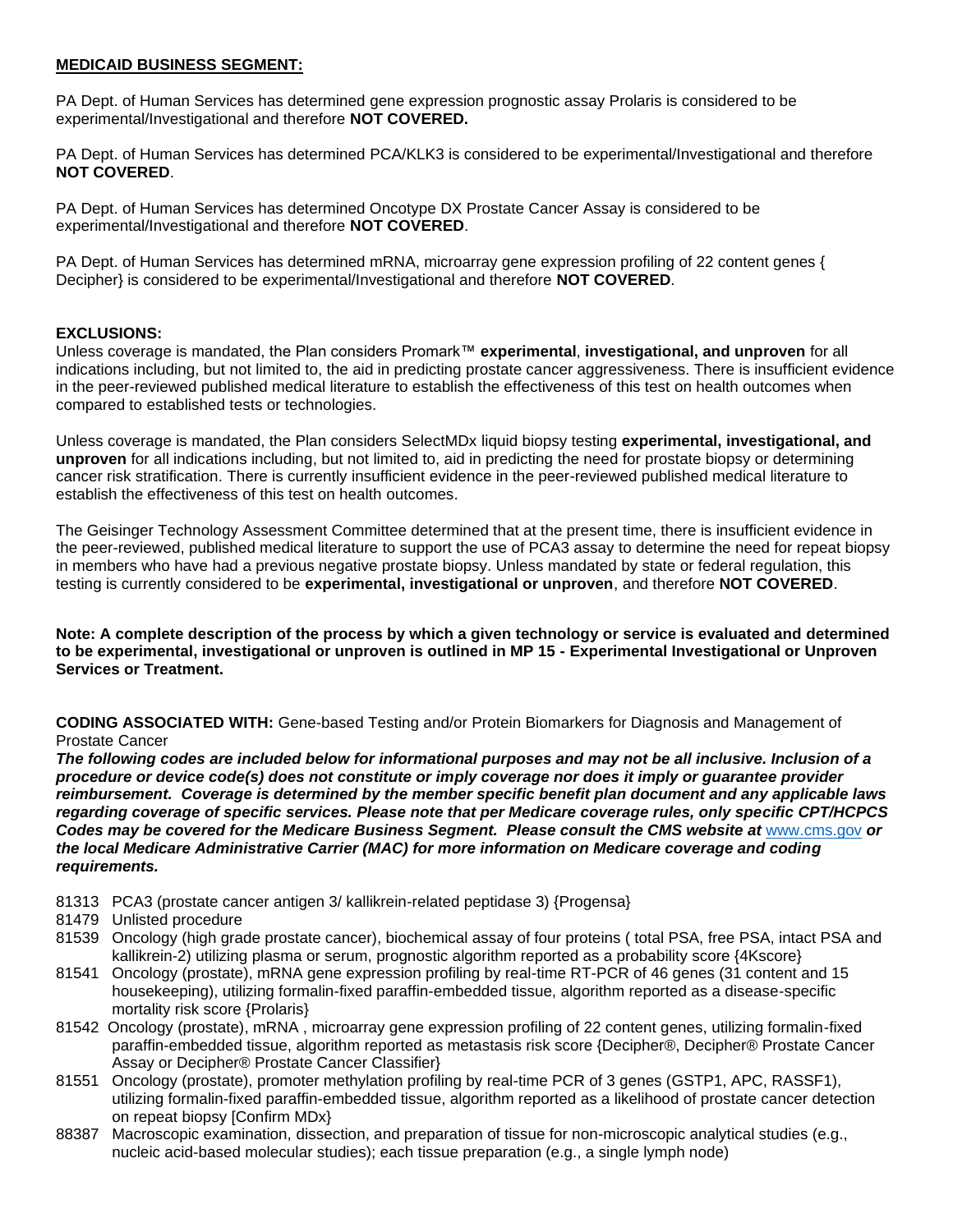- 88363 Examination and selection of retrieved archival (i.e., previously diagnosed) tissue(s) for molecular analysis (e.g., KRAS mutational analysis)
- 0047U Oncology (prostate), mRNA, gene expression profiling by real-time RT-PCR of 17 genes (12 content and 5 housekeeping), utilizing formalin-fixed paraffin-embedded tissue, algorithm reported as a risk score {OncoType Dx Prostate}

Current Procedural Terminology (CPT®) © American Medical Association: Chicago, IL

#### **LINE OF BUSINESS:**

**Eligibility and contract specific benefits, limitations and/or exclusions will apply. Coverage statements found in the line of business specific benefit document will supersede this policy. For Medicare, applicable LCD's and NCD's will supercede this policy. For PA Medicaid Business segment, this policy applies as written.**

#### **REFERENCES:**

Myriad Genetics. Prolaris®: A Prognostic Medicine Product for Prostate Cancer. Accessed January 29, 2016. Available at URL address:

<http://www.myriad.com/products/prolaris/>

ECRI Institute. Prolaris Genetic Test (Myriad Genetics, Inc.) for Determining Prognosis of Prostate Cancer. Custom Product Brief Published 2/10/14. Accessed 2/24/14.

Crawford ED, Rove KO, Trabulsi EJ, et al. Diagnostic performance of PCA3 to detect prostate cancer in men with increased prostate specific antigen: a prospective study of 1,962 cases. J Urol. 2012; 188(5):1726-1731.

van Poppel H, Haese A, Graefen M, et al. The relationship between Prostate CAncer gene 3 (PCA3) and prostate cancer significance. BJU Int. 2012; 109(3):360-366.

Tosoian JJ, Loeb S, Kettermann, A et al. Accuracy of PCA3 measurement in predicting short-term biopsy progression in an active surveillance program. J Urol 2010; 183(2):534-538.

Geisinger Technology Assessment Committee Triage Group. PCA3 Assay (Progensa®). Aug. 2012

van Poppel H, Haese A, Graefen M, et al. The relationship between Prostate CAncer gene 3 (PCA3) and prostate cancer significance. BJU Int. 2012;109(3):360-366.

Auprich M, Bjartell A, Chun FK, et al. Contemporary role of prostate cancer antigen 3 in the management of prostate cancer. Eur Urol. 2011;60(5):1045-1054.

Hessels D, van Gils MP, van Hooij O, et al. Predictive value of PCA3 in urinary sediments in determining clinicopathological characteristics of prostate cancer. Prostate 2010;70(1):10-16.

Shappel SB, Fulmer J, et al. PCA3 urine mRNA testing for prostate carcinoma: patterns of use by community urologists and assay performance in reference laboratory setting. Urology 2009;73(2):363-368.

Sokoll LJ, Ellis W, Lange P, et al. A multicenter evaluation of the PCA3 molecular urine test: pre-analytical effects, analytical performance, and diagnostic accuracy. Clin Chim Acta 2008;389(1-2):1-6

Marks LS, Fradet Y, Deras IL, et al. PCA3 molecular urine assay for prostate cancer in men undergoing repeat biopsy. Urology 2007;69(3):532-535.

Deras IL, Aubin SM, Blasé A, et al. PCA3: a molecular urine assay for predicting prostate biopsy outcome. J Urol. 2008;179(4):1587-1592.

Ploussard G, Haese A, van Poppek, et al. The prostate cancer gene 3 (PCA3) urine test in men with previous negative biopsies: does free-to-total prostate-specific antigen ratio influence the performance.

Bollito E, De Luca S, Cicilano M, et al. Prostate cancer gene 3 urine assay cutoff in diagnosis of prostate cancer: a validation study on an Italian patient population undergoing first and repeat biopsy. Anal Quant Cytol Histol. 2012;34(2):96-104.

Wu AK, Reese AC, Cooperberg MR, et al. Utility of PCA3 in patients undergoing repeat biopsy for prostate cancer. Prostate Cancer Prostatic Dis. 2012;15(1):100-105.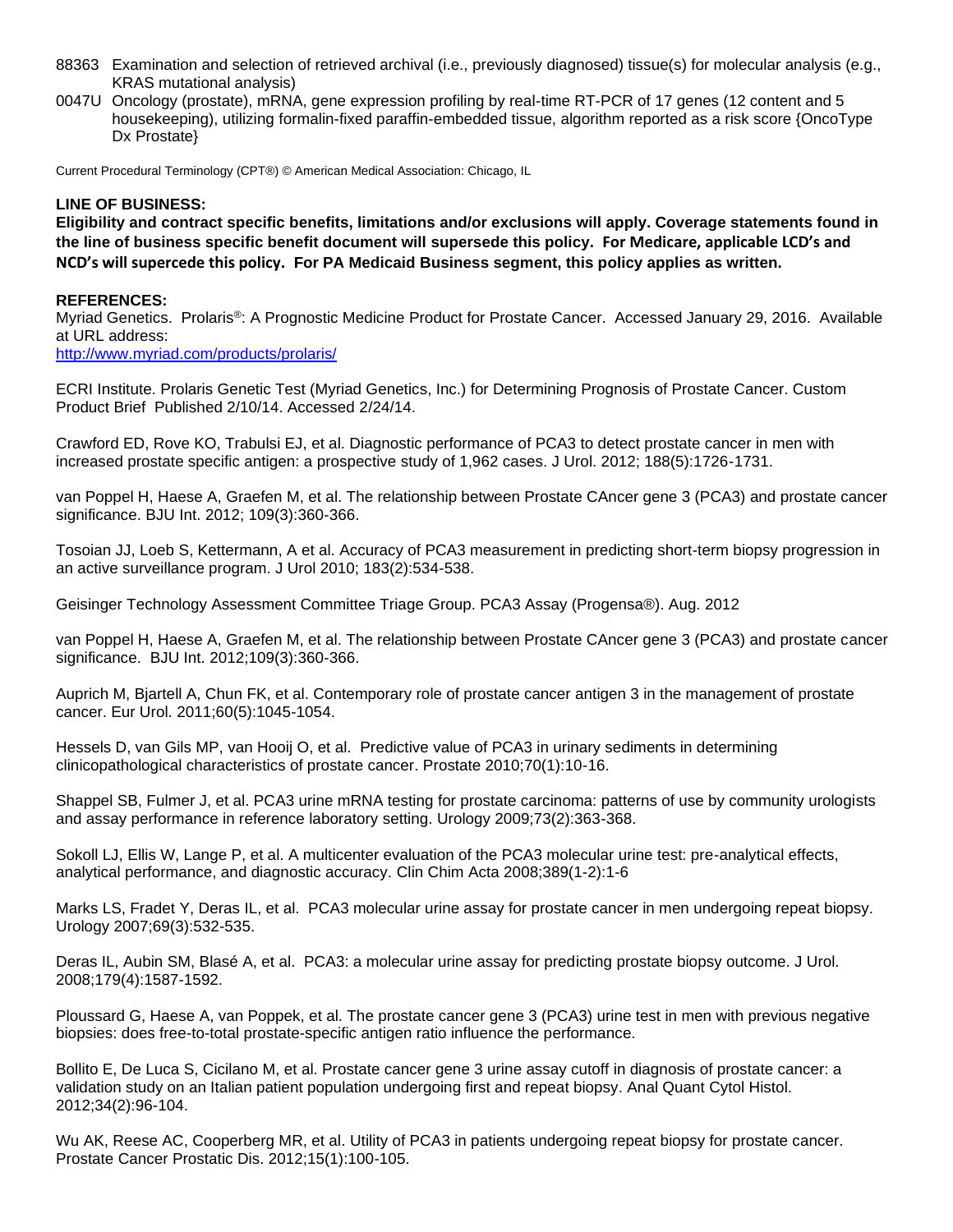de la Taille A, Irani J, Graefen M, Chun F, de Reijke T, Kil P, et al. Clinical evaluation of the PCA3 assay in guiding initial biopsy decisions. J Urol. 2011 Jun;185(6):2119-25.

Aubin SM, Reid J, Sarno MJ, Blase A, Aussie J, et al. Prostate cancer gene 3 score predicts prostate biopsy outcome in men receiving dutasteride for prevention of prostate cancer: results from the REDUCE trial. Urology 2011;78(2):380-385.

Aubin SM, Reid J, Sarno MJ, Blase A, Aussie J, Rittenhouse H, et al. PCA3 molecular urine test for predicting repeat prostate biopsy outcome in populations at risk: validation in the placebo arm of the dutasteride REDUCE trial. J Urol. 2010 Nov;184(5):1947-52.

Tosoian JJ, Loeb S, Kettermann A, et al. Accuracy of PCA3 measurement in predicting short-term biopsy progression in an active surveillance program. J Urol. 2010;183(2):534-538.

Vlaemineck-Guillem V, Devonec M, Colomel M et al. Urinary PCA3 score predicts prostate cancer multifocality. J Urol 2011;185(4):1234-1239.

Nakanishi H, Groskopf J, Fritsche HA, et al. PCA3 melecular urine analysis correlates with prostate cancer tumor volume: Implication in selecting candidates for active surveillance. J Urol. 2008;179(5):1804-1810.

Haese, A, De La, TA, Van, PH, Marberger, M, Stenzl, A, Mulders, PF, Huland, H, Abbou, CC, Remzi, M, Tinzl, M, Feyerabend, S, Stillebroer, AB, Van Gils, MP, Schalken, JA. Clinical utility of the PCA3 urine assay in European men scheduled for repeat biopsy. Eur Urol 2008;54(5):1081-1088.

Hayes Inc. PCA3 Detection Test for Prostate Cancer. Hayes GTE Report June 6, 2014

Herman JG, Graff JR, Myöhänen S, Nelkin BD, Baylin SB. Methylation-specific PCR: a novel PCR assay for methylation status of CpG islands. Proc Natl Acad Sci U S A. 1996;93(18):9821-9826

Vlassenbroeck I, Califice S, Diserens AC, et al. Validation of real-time methylation-specific PCR to determine O6 methylguanine-DNA methyltransferase gene promoter methylation in glioma. J Mol Diagn. 2008;10(4):332-337.

Van Neste L, Bigley J, Toll A, et al. A tissue biopsy-based epigenetic multiplex PCR assay for prostate cancer detection. BMC Urol. 2012;12:16.

Geisinger Technology Assessment Committee (TAC), TAC Triage Group. ConfirmMDx Mar-Jun 2017.

Novitas Solutions. Local Coverage Determination (LCD): Biomarkers for Oncology (L35396)

Winifred S. Hayes, Hayes Inc Online, "Prolaris Prostate Cancer Prognostic Test". March 24, 2016.

Winifred S. Hayes, Hayes Inc Online. "ConfirmMDx for Prostate Cancer" GTE Report October 15, 2015

Winifred S. Hayes, Hayes Inc Online, "Decipher Prostate Cancer Classifier" GTE Report, Nov. 30, 2017

Winifred S. Hayes, Hayes Inc Online," Oncotype DX Genomic Prostate Score (GPS) Assay", GTE Report, Dec 8, 2017

Winifred S. Hayes, Hayes Inc Online, "ProMark Proteomic Prognostic Test", GTE Report, Dec. 21, 2017

Hamdy FC, Donovan JL, Lane JA, et al. 10-year outcomes after monitoring, surgery, or radiotherapy for localized prostate cancer. N Engl J Med. 2016;375(15):1415-1424.

Sommariva S, Tarricone R, Lazzeri M, et al. Prognostic value of the Cell Cycle Progression Score in patients with prostate cancer: a systematic review and meta-analysis. Eur Urol. Jan 2016;69(1):107-115.

Koch MO, Cho JS, Kaimakliotis HZ, et al. Use of the cell cycle progression (CCP) score for predicting systemic disease and response to radiation of biochemical recurrence. Cancer Biomark. Jun 7 2016;17(1):83-88.

Ross AE, Johnson MH, Yousefi K, et al. Tissue-based genomics augments post-prostatectomy risk stratification in a natural history cohort of intermediate- and high-risk men. Eur Urol. Jan 2016;69(1):9.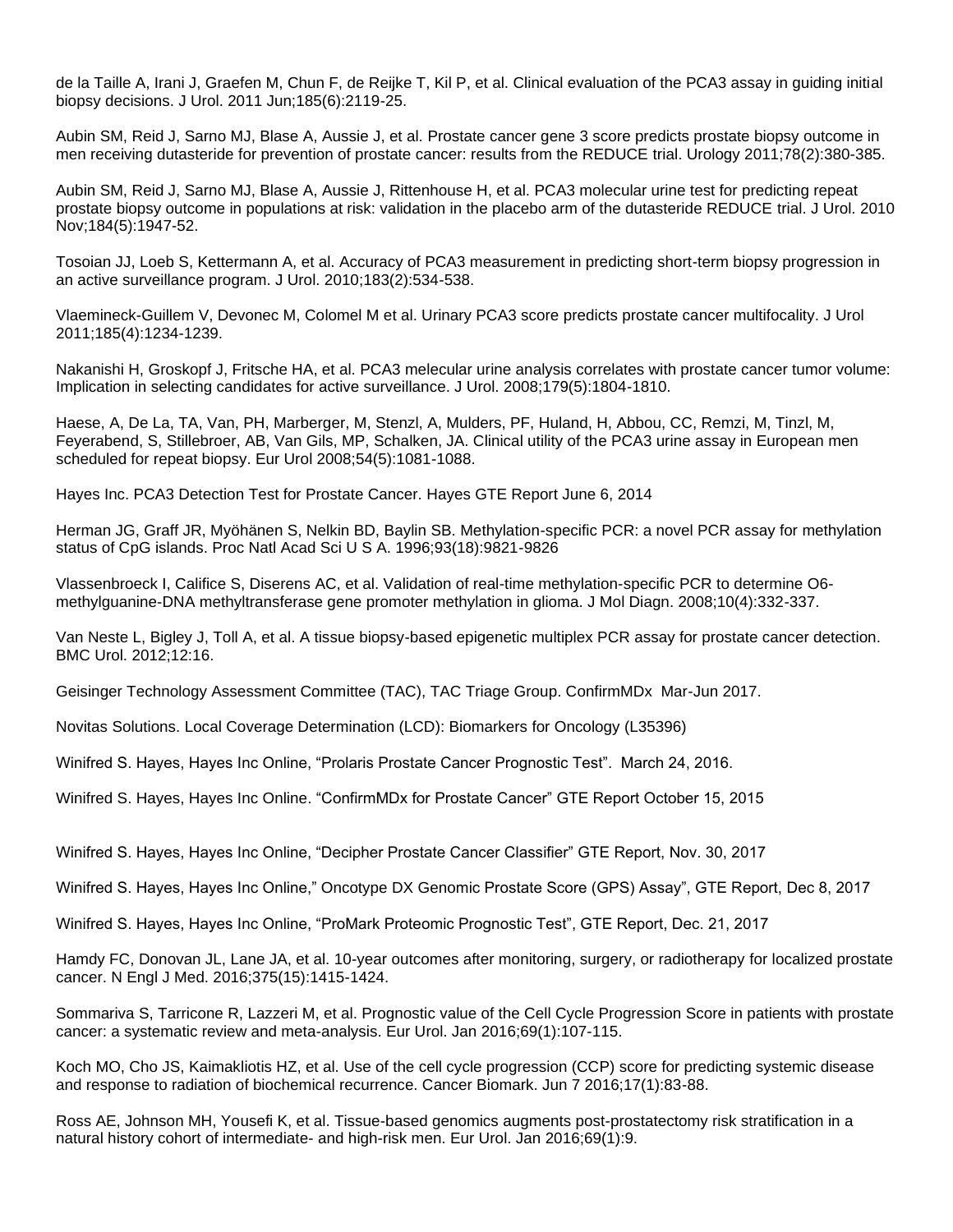Freedland SJ, Choeurng V, Howard L, et al. Utilization of a genomic classifier for prediction of metastasis following salvage radiation therapy after radical prostatectomy. Eur Urol. Oct 2016;70(4):588-596.

Glass AG, Leo MC, Haddad Z, et al. Validation of a genomic classifier for predicting post-prostatectomy recurrence in a community based health care setting. J Urol. Jun 2016;195(6):1748-1753.

National Comprehensive Cancer Network. NCCN Clinical Practice Guidelines in Oncology. Prostate cancer v3.2022

Moschini, M., Spahn, M., Mattei, A., Cheville, J., and Karnes, J. Incorporation of tissue-based genomic biomarkers into localized prostate cancer clinics. BMC Medicine, 2016;14:67.

Eure G, Germany R, Given R, et al. Use of a 17-Gene Prognostic Assay in Contemporary Urologic Practice: Results of an Interim Analysis in an Observational Cohort. Urology. Sep 2017;107:67-75.

Albala D, Kemeter MJ, Febbo PG, et al. Health Economic Impact and Prospective Clinical Utility of Oncotype DX(R) Genomic Prostate Score. Rev Urol. Nov 2016;18(3):123-132.

Knezevic D, Goddard AD, Natraj N, et al. Analytical validation of the Oncotype DX prostate cancer assay - a clinical RT-PCR assay optimized for prostate needle biopsies. BMC Genomics. 2013;14:690

Whalen MJ, Hackert V, Rothberg MB, et al. Prospective correlation between likelihood of favorable pathology on the 17-Gene Genomic Prostate Score and actual pathological outcomes at radical prostatectomy. Urol Pract. Sep 2016;3(5):379- 386.

Brand TC, Zhang N, Crager MR, et al. Patient-specific meta-analysis of 2 clinical validation studies to predict pathologic outcomes in prostate cancer using the 17-Gene Genomic Prostate Score. Urology. Mar 2016;89:6975.

Spratt DE, Yousefi K, Deheshi S, et al. Individual patient-level meta-analysis of the performance of the Decipher genomic classifier in high-risk men after prostatectomy to predict development of metastatic disease. J Clin Oncol. Jun 20 2017;35(18):1991-1998.

Gore JL, du Plessis M, Santiago-Jimenez M, et al. Decipher test impacts decision making among patients considering adjuvant and salvage treatment after radical prostatectomy: Interim results from the Multicenter Prospective PRO-IMPACT study. Cancer. 2017;123(15):2850-2859.

PA Dept. of Human Services Managed Care Operations Memorandum. General Operations OPS #08/2018-014

Local Coverage Determination (LCD): MolDX: ConfirmMDx Epigenetic Molecular Assay (L35632)

Van Neste L, et al. Detection of High-grade Prostate Cancer Using a Urinary Molecular Biomarker-Based Risk Score. Eur Urol, 2016;70(5): 740-748

Hendriks RJ, et al. A urinary biomarker-based risk score correlates with multiparametric MRI for prostate cancer detection. The Prostate, 2017;77(14):1401-1407

Shore N, et al. SelectMDx Impacts Prostate Biopsy Decision-making in Routine Clinical Practice. Urology Practice. 2018.

Govers TM, et al. (2018) Cost-Effectiveness of Urinary Biomarker Panel in Prostate Cancer Risk Assessment. J Urol. 2018.

Local Coverage Determination (LCD): MolDX: Oncotype DX AR-V7 Nucleus Detect for Men with Metastatic Castrate Resistant Prostate Cancer (MCRPC) (L37701)

National Comprehensive Cancer Network. NCCN Biomarkers Compendium. Prostate Cancer v 2.2019

Local Coverage Determination (LCD): MolDX: Decipher® Prostate Cancer Classifier Assay (L36343)

Local Coverage Determination (LCD): MolDX: Decipher® Biopsy Prostate Cancer Classifier Assay for Men with Unfavorable Intermediate Risk Disease (DL38029)

Local Coverage Determination (LCD): MolDX: Decipher® Biopsy Prostate Cancer Classifier Assay for Men with Favorable Intermediate Risk Disease (DL38035)